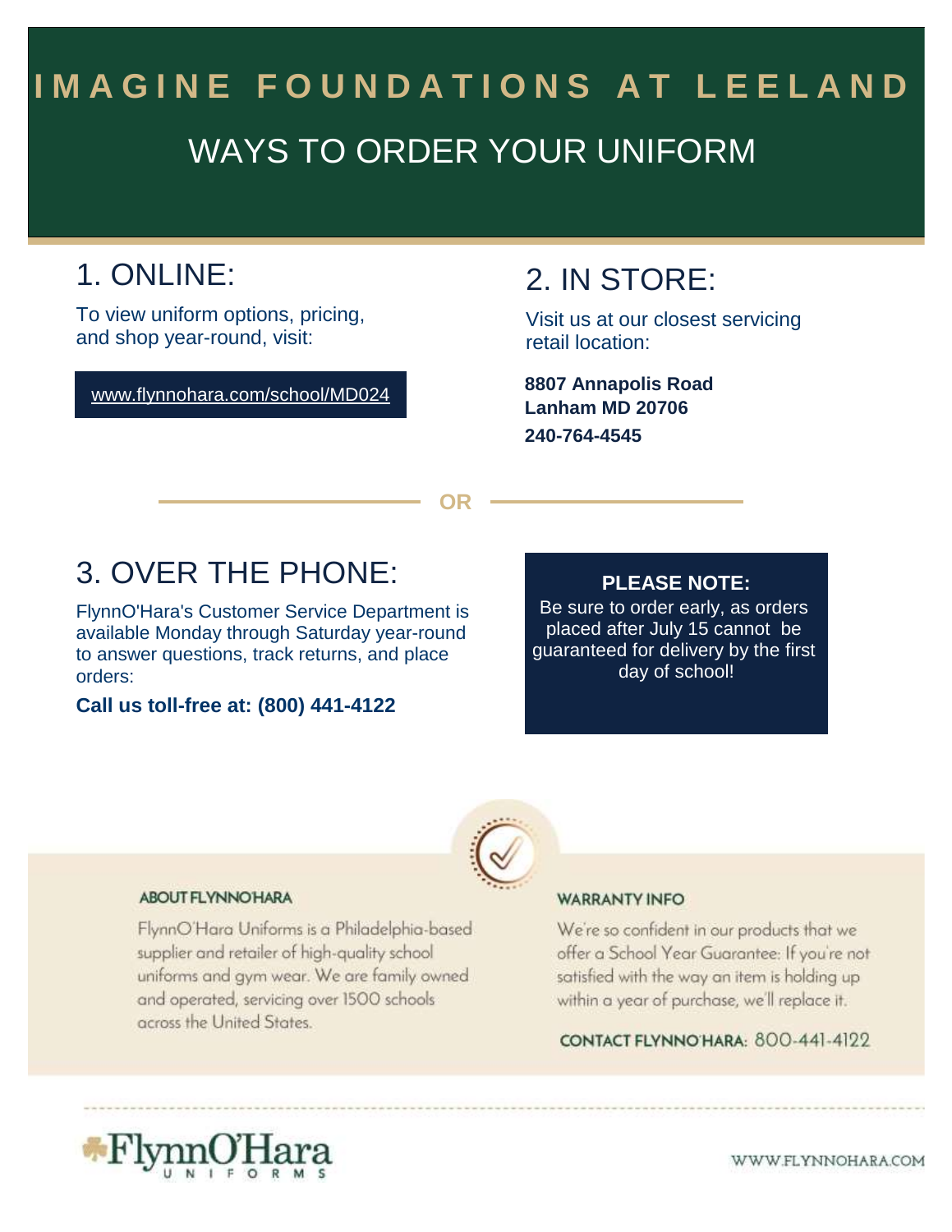| 2019 PRICE LIST                                                                     | MD024 |
|-------------------------------------------------------------------------------------|-------|
| <b>Girls Winter Uniform K-4</b>                                                     |       |
|                                                                                     |       |
| Blue Plaid Drop Waist Jumper ALL SZS. \$38.70                                       |       |
| Khaki Flat Front Girls Slacks 04-06XC \$22.28                                       |       |
| Khaki Flat Front Girls Slacks 07-16RS \$24.98                                       |       |
| Khaki Flat Front Girls Slacks JR \$28.58                                            |       |
| Khaki 2 Pleat Skort 03-16 \$24.08                                                   |       |
| Khaki 2 Pleat Skort 07/-18/ \$25.43                                                 |       |
| Khaki 2 Pleat Skort JUNIOR \$27.68                                                  |       |
| Blue Short Sleeve Buttondown Collar Shirt w/School Logo YOUTH \$20.48               |       |
| Blue Short Sleeve Buttondown Collar Blouse w/School Logo ADULT \$22.95              |       |
| Blue Long Sleeve Buttondown Collar Shirt w/School Logo YOUTH \$21.83                |       |
| Blue Long Sleeve Buttondown Collar Blouse w/School Logo ADULT \$24.98               |       |
| Navy Criss-Cross Girl's Tie ONE SIZE \$6.98                                         |       |
| Navy V-Neck Cardigan Sweater w/School Logo XXS-YS \$32.40                           |       |
| Navy V-Neck Cardigan Sweater w/School Logo YM-YXL \$32.40                           |       |
| Navy V-Neck Cardigan Sweater w/School Logo AS-AXL \$35.55                           |       |
| Navy V-Neck Cardigan Sweater w/School Logo XXL-XXXL \$39.15                         |       |
| <b>Girls Winter Uniform 5-8</b>                                                     |       |
|                                                                                     |       |
| Blue Plaid 4 Kick Pleated Skirt CHILDS \$37.35                                      |       |
| Blue Plaid 4 Kick Pleated Skirt TEENS \$37.58                                       |       |
| Khaki Flat Front Girls Slacks 07-16RS \$24.98                                       |       |
| Khaki Flat Front Girls Slacks JR \$28.58                                            |       |
| Khaki 2 Pleat Skort 03-16 \$24.08                                                   |       |
| Khaki 2 Pleat Skort 07/-18/ \$25.43                                                 |       |
| Khaki 2 Pleat Skort JUNIOR \$27.68                                                  |       |
| Blue Short Sleeve Buttondown Collar Shirt w/School Logo YOUTH \$20.48               |       |
| Blue Short Sleeve Buttondown Collar Blouse w/School Logo ADULT \$22.95              |       |
| Blue Long Sleeve Buttondown Collar Shirt w/School Logo YOUTH \$21.83                |       |
| Blue Long Sleeve Buttondown Collar Blouse w/School Logo ADULT \$24.98               |       |
| Navy Criss-Cross Girl's Tie ONE SIZE \$6.98                                         |       |
| Navy V-Neck Cardigan Sweater w/School Logo XXS-YS \$32.40                           |       |
| Navy V-Neck Cardigan Sweater w/School Logo YM-YXL \$32.40                           |       |
| Navy V-Neck Cardigan Sweater w/School Logo AS-AXL \$35.55                           |       |
| Navy V-Neck Cardigan Sweater w/School Logo XXL-XXXL \$39.15                         |       |
| <b>Girls Gymwear Uniform K-8</b>                                                    |       |
|                                                                                     |       |
| Gold Gym Tee Shirt w/School Silkscreen YOUTH \$9.90                                 |       |
| Gold Gym Tee Shirt w/School Silkscreen ADULT \$10.35                                |       |
| Royal Blue Micromesh Nylon Gym Shorts w/School Silkscreen YOUTH \$15.30             |       |
| Royal Blue Micromesh Nylon Gym Shorts w/School Silkscreen ADULT \$16.20             |       |
| Gold Heavyweight Sweatshirt w/School Silkscreen YOUTH \$15.75                       |       |
| Gold Heavyweight Sweatshirt w/School Silkscreen ADULT \$18.00                       |       |
| Royal Blue Heavy Weight Sweatpant w/School Silkscreen YOUTH \$16.43                 |       |
| Royal Blue Heavy Weight Sweatpant w/School Silkscreen ADULT \$18.68                 |       |
| Boys Winter Uniform K-8                                                             |       |
| ALL STUDENTS ARE ABLE TO WEAR TIES & CROSSBOWS, IT'S ONLY MANDATORY FOR GRADES 6-8. |       |
| Khaki Twill Pants 04-07R&S \$23.18                                                  |       |
| Khaki Twill Pants 08-12R&S \$24.98                                                  |       |
| Khaki Twill Pants 14-22R&S \$25.88                                                  |       |
| Khaki Twill Pants 8H-22H \$26.55                                                    |       |
| Khaki Boy's Twill Walking Shorts 03-07REG \$20.70                                   |       |
| Khaki Boy's Twill Walking Shorts 08-16REG \$22.50                                   |       |
| Khaki Boy's Twill Walking Shorts 26H-36H \$24.08                                    |       |
| Khaki Boy's Twill Walking Shorts 27W-32W \$23.85                                    |       |
| Khaki Boy's Twill Walking Shorts 33W-52W \$23.85                                    |       |
| Blue Short Sleeve Buttondown Collar Shirt w/School Logo YOUTH \$20.48               |       |
| Blue Short Sleeve Buttondown Collar Shirt w/School Logo HUSKY \$20.93               |       |
| Blue Short Sleeve Buttondown Collar Shirt w/School Logo ADULT \$24.08               |       |
|                                                                                     |       |